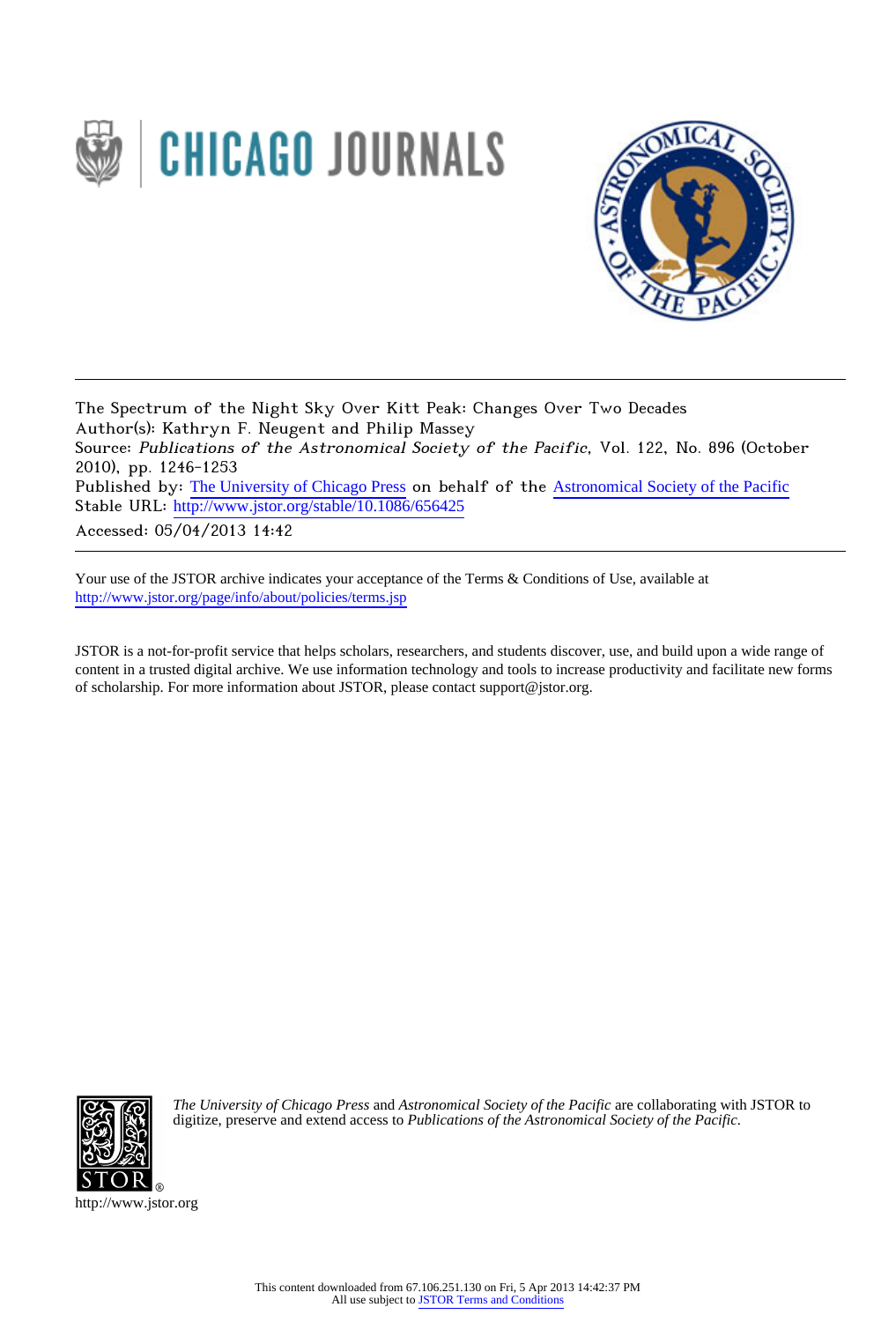# The Spectrum of the Night Sky Over Kitt Peak: Changes Over Two Decades

KATHRYN F. NEUGENT,<sup>1</sup> AND PHILIP MASSEY,<sup>1</sup>

Lowell Observatory, Flagstaff, AZ 86001; kneugent @lowell.edu, phil.massey@lowell.edu Received 2010 July 12; accepted 2010 July 23; published 2010 September 15

ABSTRACT. New absolute spectrophotometry of the Kitt Peak night sky has been obtained in 2009–2010, which we compare to previously published data obtained in 1988 and 1999, allowing us to look for changes over the past two decades. A comparison of the data between 1988, 1999, and 2009–2010 reveals that the sky brightness of Kitt Peak has stayed remarkably constant over the past 20 yr. Compared to 1988, the 2009–2010 data show no change in the sky brightness at zenith though, as expected, the sky glow has increased most dramatically in the direction of Tucson. Comparison between the 1999 and 2009–2010 data suggests that the sky has actually decreased in brightness compared to 10 yr ago. However, both of the older data sets were taken during times of increased solar activity. When we correct the measurements for the solar irradiance fluctuations, we find that compared to 20 yr ago, the sky is ∼0:1 mag brighter at zenith and ∼0:3 mag brighter toward Tucson. But even after these corrections, we still find that the sky over Kitt Peak is comparable to what it was 10 yr ago at zenith and ∼0:1 mag darker toward Tucson. This suggests that the strengthened lighting ordinances established by the city of Tucson and Pima County in the early 2000s have been quite effective. With some care, the Kitt Peak night sky will remain this dark many years into the future.

Online material: color figures

## 1. INTRODUCTION

The present sky glow from Tucson is appreciable on the NE horizon...the Glow does not extend very high in the sky...nevertheless the situation could become an annoyance if Tucson should expand westward. The availability of…water in the indefinite future could change the entire face of Arizona, but the development of a space observatory may have rendered this eventuality of minor consequence to the future of astronomy by that time. —Aden Meinel Kitt Peak National Observatory Contributions No. 45 (1958)

Over 50 years ago, Aden Meinel selected Kitt Peak as a promising location for the national observatory because of its high elevation, low humidity, and pristine dark skies. But contrary to Meinel's prediction, the lack of water in Tucson has done little to slow its growth. Instead, the population of neighboring Pima County, which contains Tucson, has nearly quadrupled<sup>2</sup> since Meinel wrote these words. Previously, Massey et al. (1990) and Massey & Foltz (2000) discovered that this population increase, and that of other neighboring towns, has had little affect on the Kitt Peak sky brightness. Our research

expands upon these studies by revisiting this question a full decade later.

To make this determination, we used spectrophotometry rather than broadband measurements because spectrophotometry clearly shows the relative contribution of atmospheric and human-caused light sources. In contrast, broadband measurements only show the overall brightness caused by all sources. Thus, it is very difficult to determine which specific lines are major contributors to the overall sky brightness. Our spectrophotometry focuses on the blue and yellow portions of the spectrum and puts less emphasis on the red, which is heavily dominated by OH emission intrinsic to the Earth's atmosphere.

#### 2. OBSERVATIONS AND REDUCTIONS

We strove to keep our observations as consistent with the 1988 and 1999 procedures (described in Massey et al. 1990 and Massey & Foltz 2000, respectfully) as the changing equipment allowed. The 2009–2010 data were taken on the Kitt Peak 2.1 m telescope using the GoldCam CCD spectrometer during prime dark time. All observations were taken at least 15° away from the ecliptic and the Galactic plane, in order to avoid contributions from zodiacal light and the Milky Way. Measurements were made either at zenith, or zenith distances of 60° in the direction of Tucson (azimuth  $= 64^{\circ}$ ), Phoenix (azimuth  $= 340^{\circ}$ ), Nogales (azimuth  $= 142^{\circ}$ ), or "Nowhere" (azimuth  $= 180^{\circ}$ ) as shown in

<sup>&</sup>lt;sup>1</sup> Visiting Astronomer, Kitt Peak National Observatory, National Optical Astronomy Observatory, which is operated by the Association of Universities for Research in Astronomy, Inc. (AURA) under cooperative agreement with the National Science Foundation.

<sup>2</sup> US Census Bureau 1960, 2010; at http://www.census.gov.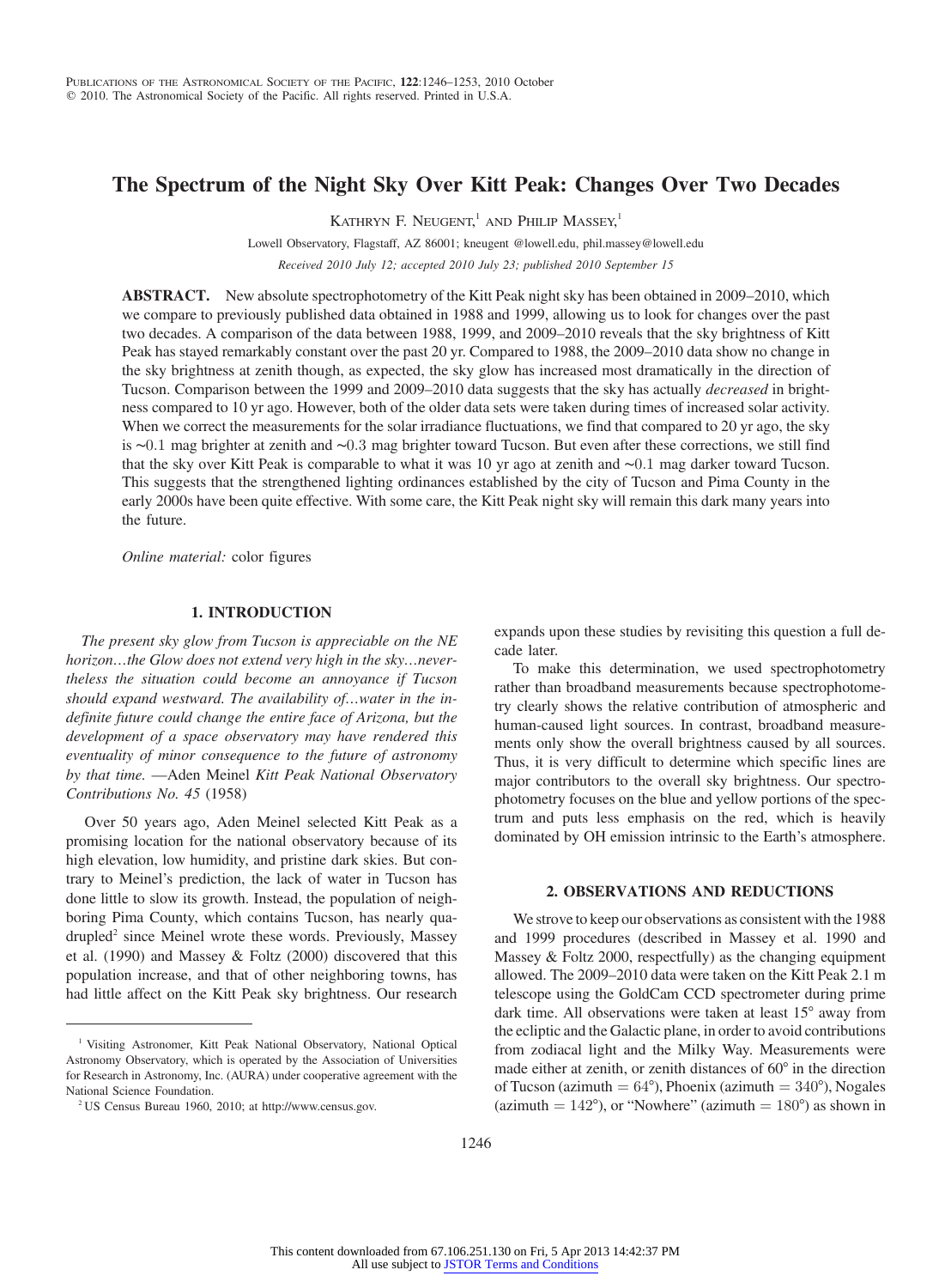Figure 1. A  $600 \text{ mm}^{-1}$  grating (No. 26 new) was used in first order to provide a wavelength coverage of 3700 Å–6800 Å (after the data were trimmed), with a dispersion of 1.24 Å pixel<sup>-1</sup>. The data were binned by 3 pixels in the spatial direction to reduce noise (2.3″ binned pixels). The wide slit resulted in a spectral resolution of 6.6 Å (5.3 pixels), comparable to that used in our earlier studies (Massey et al. 1990, Massey & Foltz 2000). Normally, a 150″ metal decker plate was used to reduce scattered light, although for the 2009 October observations, a 100″ decker was (accidentally) used.

All blank sky observations were taken in sets of three 15 minute exposures with the telescope tracking on either (UT) 2009 March 24, 2009 October 17, 2010 February 14, 2010 February 15, 2010 June 13, or 2010 June 14. Between exposures we reset the telescope back to the desired zenith distance and azimuth. Based upon a visual inspection of the Kitt Peak National Observatory all-sky camera<sup>3</sup> and the sky, these appeared to be all-sky photometric nights. We additionally observed ∼10 spectrophotometric standards for flux calibration purposes each night over a range of airmass (Massey et al. 1988).

The most difficult step when determining the sky brightness spectrophotometrically is to determine the plate scales, at the entrance slit and detector, accurately enough for precise  $(<0.05$  mag) measurements. For the plate scale at the slit, we adopted the canonical  $12.7''$  mm<sup>-1</sup> scale found in the observing manual. This is consistent with our own measurements of the scale from images taken with the direct CCD camera, which yields 0.305" per 24  $\mu$ m pixel on the direct CCD. Thus, we consider the scale at the slit to be determined to better than 1%. We directly measured the scale at the detector using UCAC2 stars in M67 and obtained a scale of  $0.765'' \pm 0.003''$  pixel<sup>-1</sup> based upon repeated measurements. So, this value is also known to much better than 1%.

The data were reduced in a manner similar to that of Massey & Foltz (2000). They were first corrected for the bias level by removing the average value in the overscan strip on a row-byrow basis. This removed some otherwise troublesome banding present in the data. We examined an average bias frame and found no residual counts or structure greater than 1 electron. The data were trimmed to 2531 pixels in the wavelength direction. Data outside of this region had poor focus or too few counts per exposure in the UV. We trimmed the data to either 45 or 70 binned pixels in the spatial direction, depending on which decker was used. A bad-pixel mask was constructed from the division of long and short exposures of an internal quartz lamp, and was used to remove the few bad columns and occasional bad pixel by linear interpolation. Dome flats were used to correct for pixel-to-pixel sensitivity variations, the response of the grating in the wavelength direction, and first-order vignetting in the spatial direction. We then fit a function to the twilight



FIG. 1.—Kitt Peak All-Sky Camera image taken on 2010 June 13.3 in the B filter shows the locations and relative sky glow caused by Tucson, Phoenix, Nogales, Sells, and Nowhere. Note that observations were taken at a zenith distance of 60° and at least 15° away from the ecliptic and the Galactic plane. The labels simply denote the directions of the cities. See the electronic edition of the *PASP* for a color version of this figure.

flats to further correct for the slit illumination function which, on average, represented around a 3% change. Additionally, we created a "master" sky image by combining the blank sky images for each night. A low order function was then fit to the spatial variance of this image and all of the images were then divided by this fit as a further spatial correction, typically  $\langle 1\% \rangle$ . Finally, HeNeAr lamp exposures were used to provide wavelength calibrations.

Since it was vital that our "blank sky" images be completely devoid of stars, we strove to position our slit as far away from surrounding stars as possible. However, very dim stars did occasionally make their way into one of our frames. Thus, we combined our three consecutive images using a discrepant pixel rejection algorithm (avsigclip) using IRAF'<sup>s</sup> 4 routine. This removed cosmic rays and the spectra of any faint, resolved star.

The standard star observations were extracted using a moderately wide extraction aperture, and we traced the spectrum along the detector. The same trace was used for the comparison exposure in order to provide a wavelength scale. The standards were taken from Massey et al. (1988), and we constructed a wavelength-dependent sensitivity curve using these data. The scatter of our (typically 10) standards was ∼0.03 magnitudes. If the observations from two consecutive nights were involved,

<sup>&</sup>lt;sup>3</sup> At http://www-kpno.kpno.noao.edu/Info/Mtn\_Weather/allsky/.

<sup>&</sup>lt;sup>4</sup> IRAF is distributed by National Optical Astronomy Observatory, which is operated by the Association of Universities for Research in Astronomy, Inc. (AURA) under cooperative agreement with the National Science Foundation.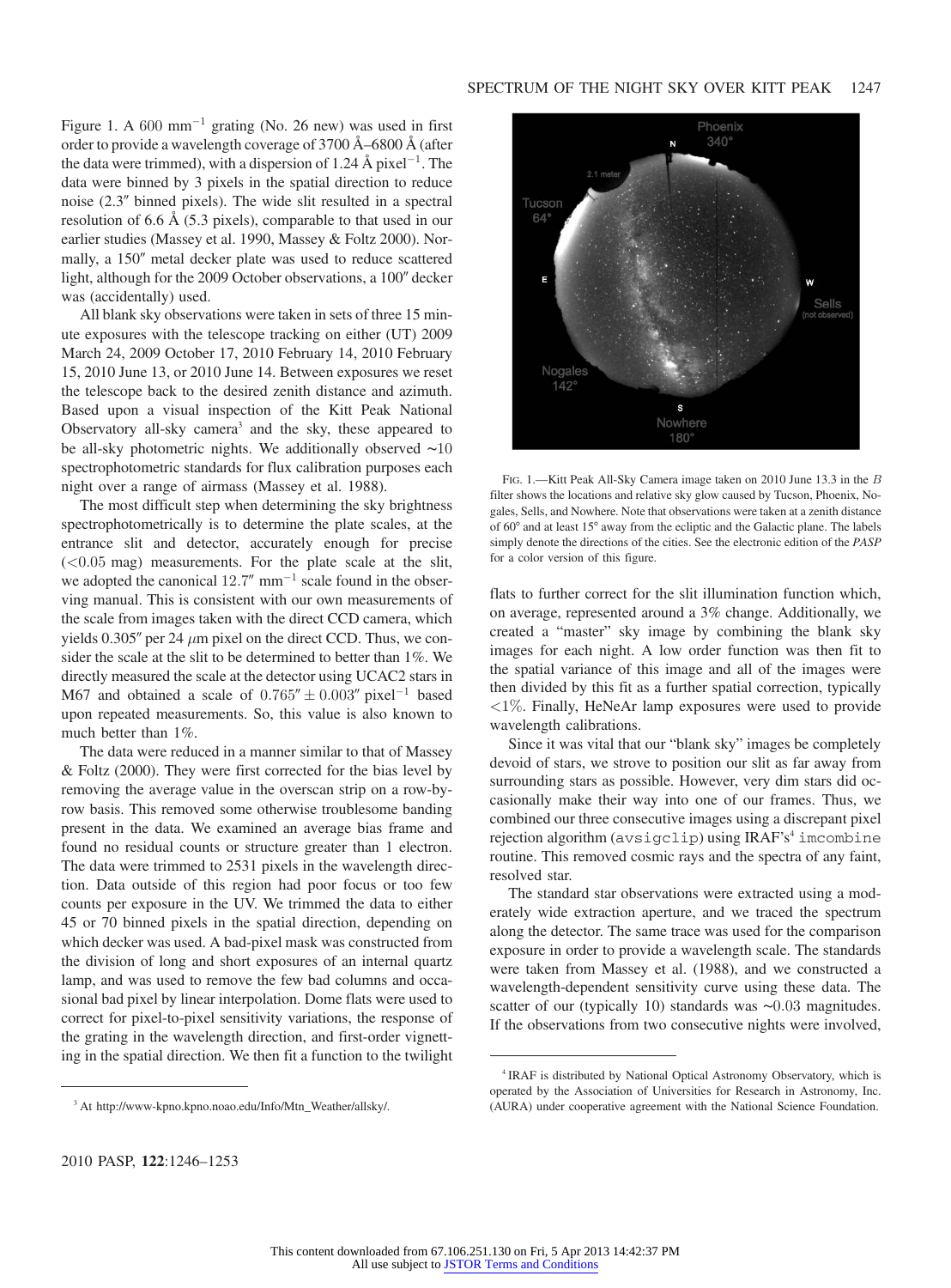we combined the data using a common flat field. An average extinction curve was used to reduce the data. For the sky brightness data we used an extraction aperture of either 40 pixels (30.6″) or 60 pixels (45.9″) depending upon the decker used.

Errors for our data can be estimated as the quadrature sum of the individual uncertainties. The plate scale is well determined  $(<1\%)$ , as described previously. Nevertheless, in setting the slit width to 395  $\mu$ m (5.00") we relied upon our ability to read the micrometer setting by eye, a process which was reproducible only at the 3  $\mu$ m level. In addition, there was the question of whether the slit was exactly fully closed when the micrometer read 0. We measured this repeatedly using exposures of an internal quartz lamp, varying the slit width, and found that the zero point was no larger than  $3 \mu$ m. Thus, our slit setting is probably uncertain by about 4  $\mu$ m, or 2% (0.02 mag). As described previously, the uncertainty in the plate scale at the detector is known to better than 1%. The adoption of a mean extinction curve was estimated by Massey & Foltz (2000) to add another 0.01 mag error, since this affects only the wavelength-dependent part of the extinction. The mean errors from the spectrophotometric standards add another 0.03 mag, a combination of the uncertainty in the absolute calibration and probably variable slit losses. So in total, we estimate the uncertainty in our spectrophotometry as 0.04 mag.

### 3. RESULTS

Although our goal was to obtain moderate-resolution spectrophotometry, it is also useful to describe the data in terms of broad and narrowband indices, to facilitate comparison with the previous two decades. The synthetic  $V$  and  $B$  magnitudes presented in Tables 1 and 2 were computed using the filter functions determined by Bessell (1990). The convolutions for both the broadband and narrowband magnitudes were performed on Vega using STIS spectrophotometry (Bohlin & Gilliland 2004) to determine the zero points assuming that Vega has  $B$  and  $V$ magnitudes of 0.03 (Bessell et al. 1988). The broadband magnitudes were then computed after replacing 17 Å on both sides of the highly variable OI 5577 atmospheric line by an averaged value. The narrowband magnitudes were computed using a constant response over a 100 Å interval centered at either  $\lambda$ 4250, λ4550, or λ5150. The 1988 and 1999 magnitudes presented in Tables 1 and 2 do not perfectly match those of Massey et al. (1990) and Massey & Foltz (2000), as there was an error made in the conversion to the standard system in the previous studies. The values given here are correct, and agree much better with other broadband measurements of the night sky brightness of Kitt Peak, e.g., Pilachowski et al. (1989).

Since all of our 2009–2010 data were taken on all-sky photometric nights, we were especially interested in any night-to-night variations over our 15 month span of observations. Figure 2 presents a comparison in the 2009–2010 zenith data. While the 2010 February and 2009 March zenith observations are almost indistinguishable, the 2009 October and 2010 June data both differ by

close to a half a magnitude per arcsec $2$  in the red. For the October data, this trend was also observed when looking at Tucson, Nogales, Phoenix, and Nowhere and the broadband  $V$  and  $B$  magnitudes in Table 1 also show that the October magnitudes are consistently half a magnitude brighter. However, for the June data, dimming in the red was only observed in the zenith measurements. We have not found any acceptable explanations for this behavior. However, a similar sky brightness study at Mount Graham found that nonphotometric conditions can cause a 0.5 mag increase in sky brightness, consistent with our October results (Pedani 2009). Thus, when an average spectrum or magnitude is shown (such as in Table 2), we have combined only the February, March, and June data except for data at zenith, where only the February and March data have been combined.

Arguably the most interesting decade-to-decade comparisons deal with the sky brightness at Tucson and zenith. Figure 3 shows that in both cases, the largest change in brightness occurred between 1988 and 1999, and after 1999, the sky appears to have gotten darker. A magnitude comparison between the 1999 and 2009–2010 values in Table 2 shows that both the broadband and narrowband magnitudes additionally decreased. Much of this change may be caused by the solar cycle as well as neighboring Pima County's strong lightening ordinances put into place in 2000, as discussed in § 4.

Comparisons between the average spectra at zenith and the average spectra at Tucson, Phoenix, Nogales, and Nowhere for the 2009–2010 data (as shown in Fig. 4) reveal just how much the population of surrounding cities affects the sky glow. The most prominent difference is observed when looking at Tucson, as expected, but interestingly there is relatively no difference between the spectra of Nogales and Nowhere. Additionally, according to Table 2, the sky in the direction of Phoenix is actually darker than the sky toward both Nowhere and Nogales. This suggests that most of the light pollution is being caused by Tucson, even when one is looking in a completely different direction.

We also noticed a significant decrease in the sky brightness in the direction of Tucson as the night progressed. Figure 5 shows the sky spectrum in 2010 February at both 3 hr after sunset and 9 hr after sunset. A comparison of the sky spectrum taken in 2009 October at 2 hr and 8 hr after sunset shows a similar result. Since all of the observations were taken when the sun was greater than 18° below the horizon, we believe this change is due to households and businesses switching off their lights rather than the progression of twilight.

We did attempt to quantify the changes seen in the integrated flux of just the region around the Na I D line, which is dominated by high- and low-pressure sodium lamps. The flux in this region is about 1 to  $3 \times 10^{-15}$  ergs cm<sup>-2</sup> s<sup>-1</sup> Å<sup>-1</sup> for the Tucson and Phoenix directions, and smaller for the other directions. The current data show no more flux than the 1988 or 1999 data, and, if anything, is somewhat less. However, the variations within a single night of observations toward Tucson are more significant than the changes over the past two decades.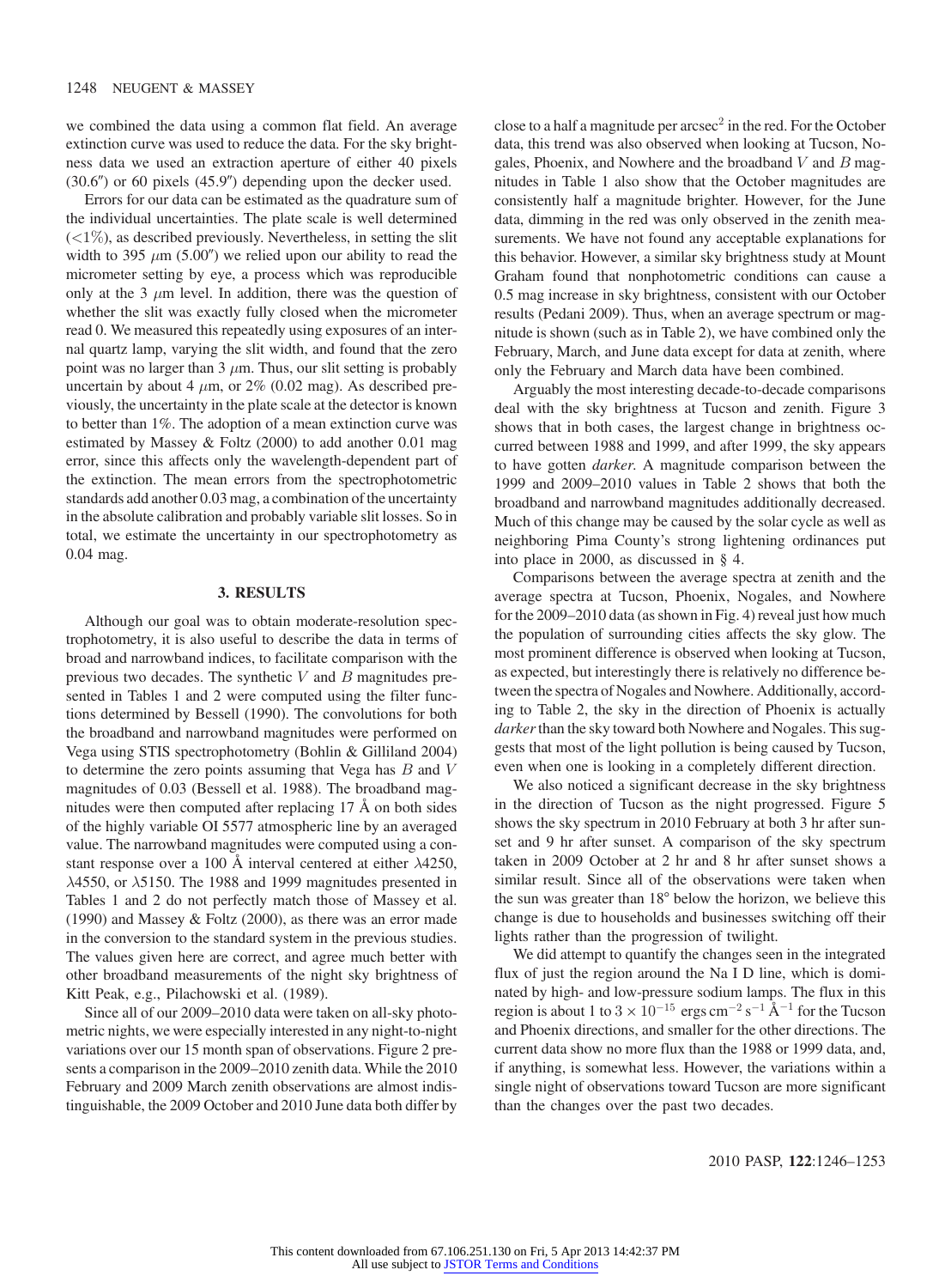|                    |         | <b>Broadband</b> |                  |                | Narrowband     |                |
|--------------------|---------|------------------|------------------|----------------|----------------|----------------|
| UT                 | Azimuth | V                | $\boldsymbol{B}$ | $\lambda$ 4250 | $\lambda$ 4550 | $\lambda$ 5150 |
| 2009 Mar 24.4<br>. | Zenith  | 21.96            | 22.85            | 23.00          | 22.78          | 22.44          |
| 2009 Oct 17.2<br>. |         | 21.57            | 22.54            | 22.69          | 22.58          | 22.22          |
| 2009 Oct 17.3<br>. |         | 21.51            | 22.52            | 22.69          | 22.53          | 22.16          |
| 2010 Feb 14.3<br>. |         | 21.91            | 22.75            | 22.94          | 22.62          | 22.27          |
| 2010 Feb 15.3<br>. |         | 21.98            | 22.77            | 22.95          | 22.66          | 22.31          |
| 2010 Jun 13.2<br>. |         | 22.32            | 23.00            | 23.16          | 22.98          | 22.69          |
| 2010 Jun 13.3<br>. |         | 22.32            | 22.85            | 22.99          | 22.85          | 22.64          |
| 2010 Jun 14.3<br>. |         | 22.36            | 22.96            | 23.11          | 22.95          | 22.73          |
| 2009 Mar 24.3<br>. | Tucson  | 21.40            | 22.51            | 22.72          | 22.49          | 22.10          |
| 2009 Oct 17.1<br>. |         | 20.96            | 21.87            | 22.00          | 21.95          | 21.63          |
| 2009 Oct 17.4<br>. |         | 20.98            | 22.15            | 22.35          | 22.19          | 21.77          |
| 2010 Feb 14.2<br>. |         | 21.16            | 22.37            | 22.63          | 22.35          | 21.86          |
| 2010 Feb 14.4<br>. |         | 21.42            | 22.63            | 22.88          | 22.58          | 22.14          |
| 2010 Feb 15.4<br>. |         | 21.56            | 22.71            | 22.95          | 22.65          | 22.22          |
| 2010 Jun 13.3<br>. |         | 21.63            | 22.42            | 22.61          | 22.43          | 22.13          |
| 2010 Jun 14.3<br>. |         | 21.59            | 22.38            | 22.55          | 22.38          | 22.11          |
| 2009 Oct 17.2<br>. | Phoenix | 21.18            | 22.28            | 22.45          | 22.41          | 22.00          |
| 2010 Feb 14.3<br>. |         | 21.67            | 22.72            | 22.93          | 22.66          | 22.23          |
| 2010 Feb 15.4<br>. |         | 21.78            | 22.86            | 23.07          | 22.79          | 22.37          |
| 2010 Jun 13.3<br>. |         | 21.85            | 22.61            | 22.78          | 22.61          | 22.26          |
| 2010 Jun 13.4<br>. |         | 21.94            | 22.61            | 22.78          | 22.63          | 22.35          |
| 2010 Jun 14.3<br>. |         | 21.76            | 22.51            | 22.68          | 22.52          | 22.20          |
| 2009 Oct 17.2<br>. | Nogales | 21.05            | 22.29            | 22.47          | 22.35          | 21.91          |
| 2010 Feb 14.2<br>. |         | 21.73            | 22.73            | 22.93          | 22.67          | 22.26          |
| 2010 Feb 15.3<br>. |         | 21.70            | 22.68            | 22.87          | 22.61          | 22.21          |
| 2009 Mar 24.4<br>. | Nowhere | 21.62            | 22.47            | 22.63          | 22.42          | 22.08          |
| 2009 Oct 17.3<br>. |         | 21.18            | 22.40            | 22.56          | 22.46          | 22.03          |
| 2010 Feb 14.1<br>. |         | 21.78            | 22.78            | 22.97          | 22.72          | 22.28          |
| 2010 Jun 13.2<br>. |         | 21.73            | 22.50            | 22.67          | 22.46          | 22.10          |
| 2010 Jun 14.2<br>. |         | 21.65            | 22.32            | 22.48          | 22.31          | 21.99          |

TABLE 1 2009–2010 SKY BRIGHTNESS MEASUREMENTS  $(mag\,arcsec^{-2})$ 

TABLE 2 SKY BRIGHTNESS MEASUREMENTS OVER THE PAST 20 YR  $(\mathrm{mag}\,\mathrm{arcsec}^{-2})$ 

|           |                        |       | <b>Broadband</b> |                | Narrowband     |                |  |
|-----------|------------------------|-------|------------------|----------------|----------------|----------------|--|
| Year      | Azimuth                | V     | B                | $\lambda$ 4250 | $\lambda$ 4550 | $\lambda$ 5150 |  |
| 1988<br>. | Zenith (avg. of $2$ )  | 21.95 | 22.84            | 23.03          | 22.73          | 22.32          |  |
|           | Tucson (avg. of $2$ )  | 21.63 | 22.71            | 22.93          | 22.66          | 22.21          |  |
|           | Phoenix                | 21.73 | 22.79            | 23.02          | 22.75          | 22.29          |  |
|           | Nowhere (avg. of 2)    | 21.84 | 22.72            | 22.91          | 22.66          | 22.27          |  |
| 1999<br>. | Zenith (avg. of $4$ )  | 21.72 | 22.67            | 22.82          | 22.64          | 22.22          |  |
|           | Tucson (avg. of $2$ )  | 21.14 | 22.20            | 22.38          | 22.20          | 21.76          |  |
|           | Phoenix (avg. of $2$ ) | 21.34 | 22.42            | 22.56          | 22.43          | 21.96          |  |
|           | Nogales (avg. of $2$ ) | 21.34 | 22.39            | 22.56          | 22.40          | 21.93          |  |
| 2009<br>. | Zenith (avg. of $3$ )  | 21.95 | 22.79            | 22.96          | 22.69          | 22.34          |  |
|           | Tucson (avg. of $6$ )  | 21.46 | 22.50            | 22.72          | 22.48          | 22.09          |  |
|           | Phoenix (avg. of $5$ ) | 21.80 | 22.66            | 22.85          | 22.64          | 22.28          |  |
|           | Nogales (avg. of $2$ ) | 21.72 | 22.71            | 22.71          | 22.64          | 22.24          |  |
|           | Nowhere (avg. of 4)    | 21.70 | 22.52            | 22.69          | 22.48          | 22.11          |  |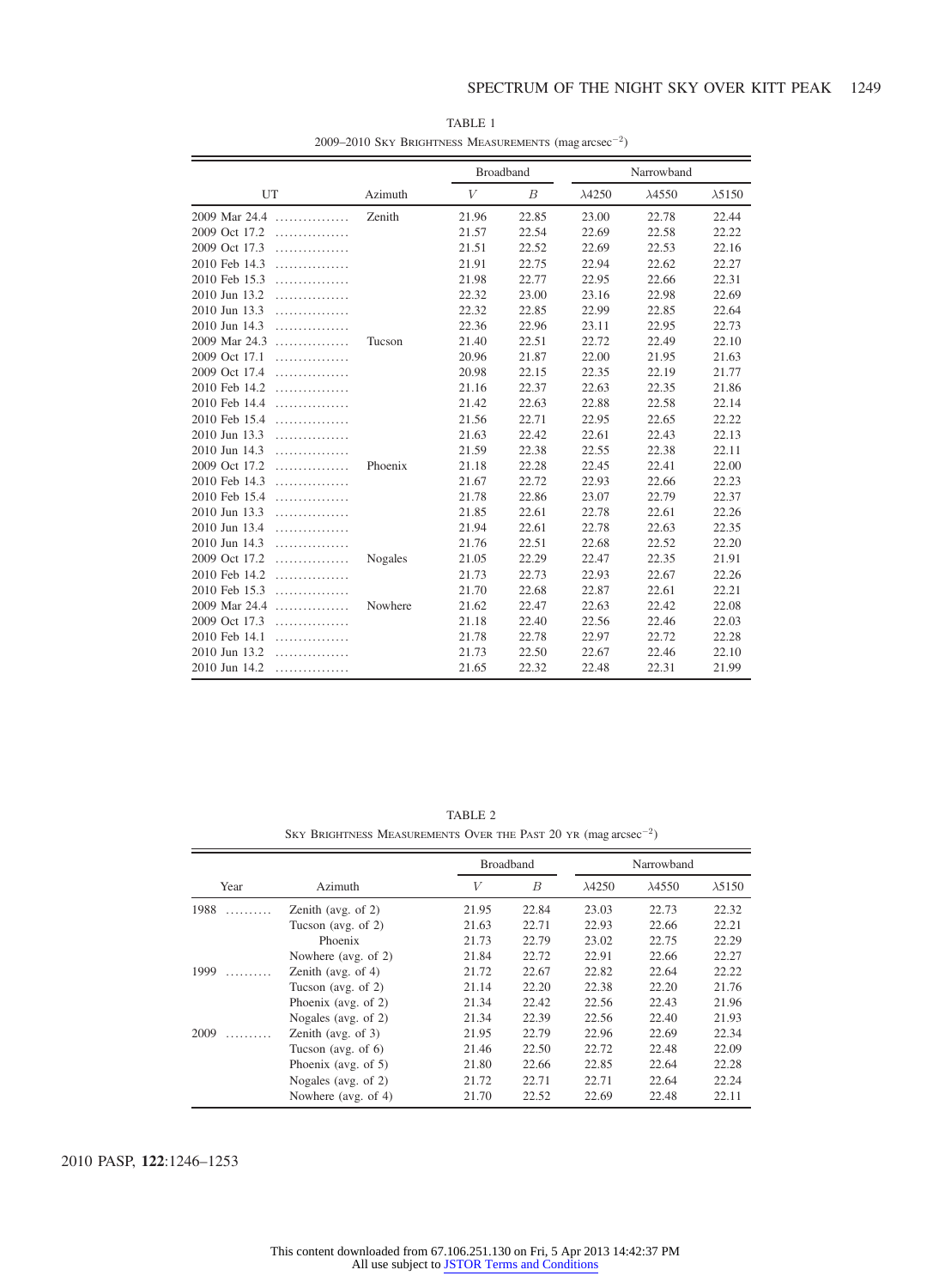

FIG. 2.—Differences in 2009–2010 zenith spectra between the February, March, October, and June data. While the February and March data are almost identical, both the October and June data display strong differences in the red portion of the spectrum. See the electronic edition of the PASP for a color version of this figure.

#### 4. DISCUSSION

Overall, the sky brightness at Kitt Peak has remained remarkably constant over the past 20 yr. While the magnitudes of many artificial sources have increased, this should have little effect on astronomical spectroscopy unless the observer is particularly interested in the Na I D lines.

Aspects other than artificial sources, such as the solar cycle, also contribute to the sky brightness (Pilachowski et al. 1989). As discussed in both Massey et al. (1990) and Massey & Foltz (2000), previous solar maximums occurred in 1989 July and 2000 March, corresponding almost perfectly with the first two studies. Even though these investigations have been completed almost one solar cycle (11 yr) later, Figure 6 shows that the solar flux changed quite drastically between our observations.5 While the 1999 data were taken at a period close to the solar maximum, the 2009–2010 data were taken at a clear solar minimum and the 1988 data were taken at an intermediate stage. This is a likely explanation for why the 1999 data are significantly brighter than the 2009–2010 data. The solar cycle should affect the atmospheric lines (such as N I  $\lambda$ 5199, O I  $\lambda$ 5577, and O I  $\lambda$ 6300-64) as well as portions of the blue



FIG. 3.—Brightness changes over the past 20 yr. Top: the changes in the Tucson spectrum with the prominent atmospheric and artificial lines labeled; bottom: the changes in the zenith spectrum. In both plots, the solid line represents the 2009–2010 data, the *dashed line* represents the 1999 data, and the *dotted line* represents the 1988 data. See the electronic edition of the PASP for a color version of this figure.

and red "pseudocontinuum." However, the Na I or Hg I light pollution lines should not be affected.

In an attempt to correct for the effects of the solar cycle on our data, we scaled our  $V$  and  $B$  magnitudes to the solar minimum

<sup>&</sup>lt;sup>5</sup> The Penticton/Ottawa survey is available at http://www.ngdc.noaa.gov/stp/ solar/flux.html.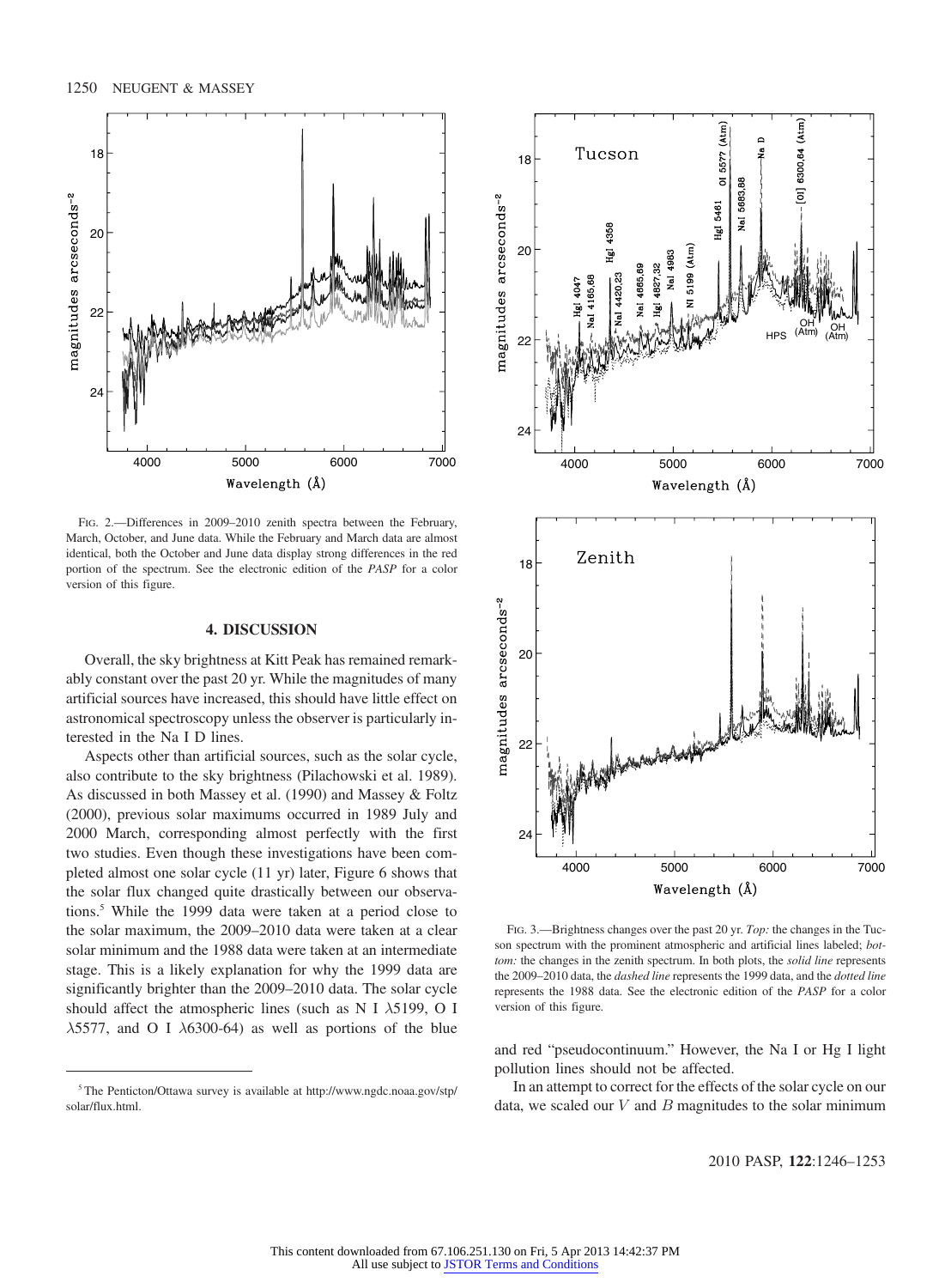

FIG. 4.—Zenith vs. Tucson, Phoenix, Nogales, and Nowhere for 2009-2010. In all four plots, the lower, solid line represents the zenith while the upper, dashed line represents: (top left) Tucson, (top right) Phoenix, (bottom left) Nogales, and (bottom right) Nowhere. See the electronic edition of the PASP for a color version of this figure.

using the knowledge that the sky gets brighter by ∼0:4 mag between the solar minimum and the solar maximum (Benn & Ellison 1998, Pedani 2009), and the "solar phases" (based upon the solar flux) when our observations were taken. These results are shown in Table 3 and suggest that while the observed sky brightness is comparable to what it was in 1999 (especially considering our 0.04 mag error), the sky has brightened at zenith by approximately 0.1 mag since 1988. Similarly, these corrected data suggest that while the sky toward both Tucson and Nowhere has increased in brightness by approximately  $0.3$  mag in  $V$  and  $B$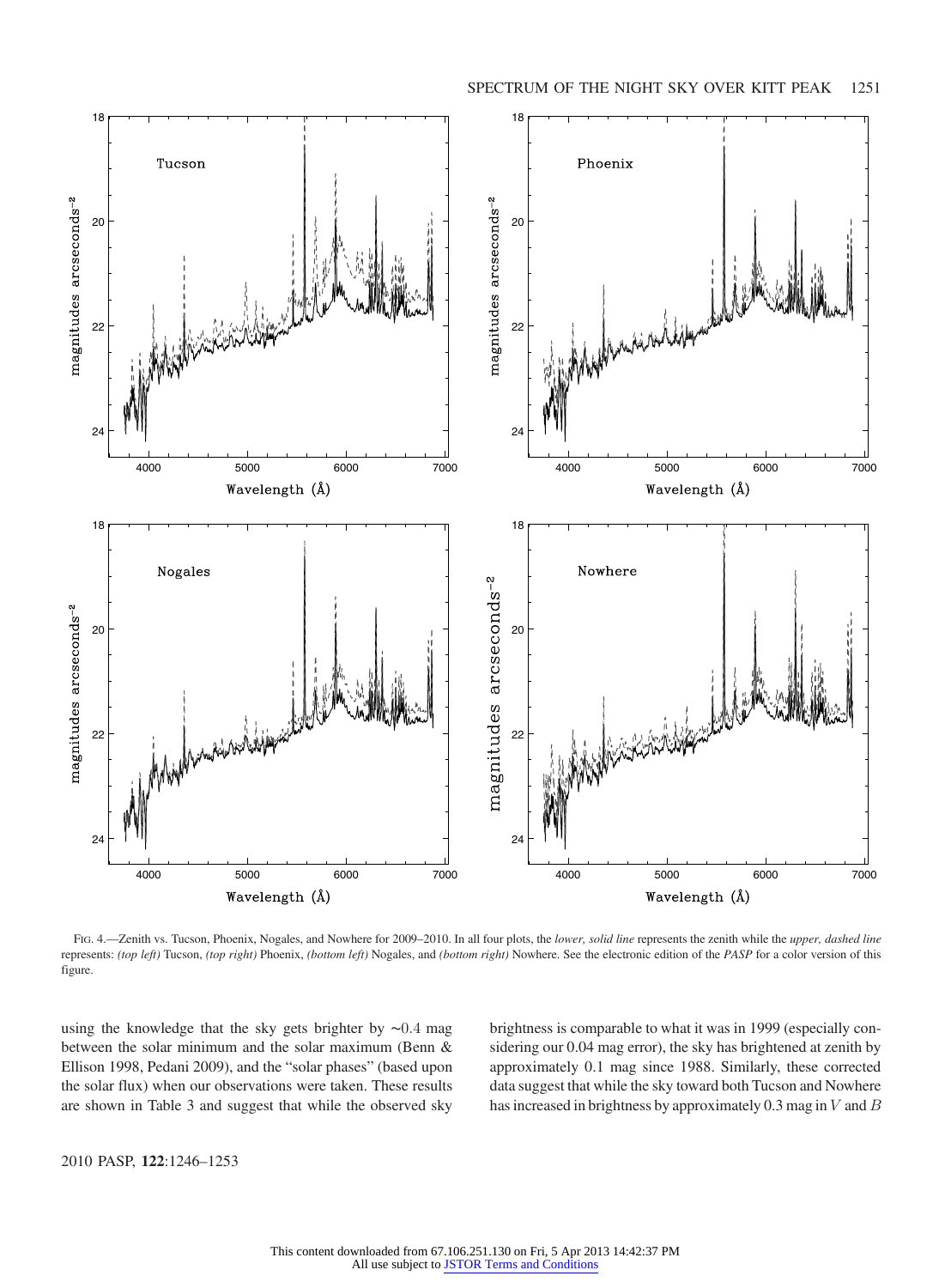

FIG. 5.—Changes as the night progressed. Looking toward Tucson in 2010 February, there was a significant change in the sky brightness between the *solid* line taken at UT 4∶22 (∼3 hr after sunset) and the dotted line taken at UT 10∶20 (∼9 hr after sunset) as homes and businesses turned off their lights. A similar magnitude change throughout the night was found in 2009 October. See the electronic edition of the PASP for a color version of this figure.

since 1988, they are actually ∼0:1 mag darker than they were in 1999. One needs to recall that these corrections are approximate, but they help place the measurements on a uniform (if hypothe-



FIG. 6.—Changes in the solar irradiance over the past 30 yr. While each data set was taken almost a full solar cycle (11 yr) after the preceding one, the overall solar brightness did not remain constant. The current data set (2009–2010) was taken with the lowest solar activity, while the 1999 data set was taken with the highest. This data set is from the Penticton/Ottawa solar density flux survey at 2.8 GHz (10.7 cm). See the electronic edition of the PASP for a color version of this figure.

tical) basis. Still, the data are certainly very supportive of the view that lighting ordinances have been an effective tool despite the population growth.

| Year      | Azimuth       | V     | В     | Solar Flux<br>(MJy) | Solar Phase | Adjusted $V$ | Adjusted $B$ |
|-----------|---------------|-------|-------|---------------------|-------------|--------------|--------------|
| 1988      | Zenith        | 21.95 | 22.84 | 1.23                | 0.29        | 22.07        | 22.96        |
|           | Tucson        | 21.63 | 22.71 | 0.94                |             | 21.75        | 22.83        |
|           | Phoenix       | 21.73 | 22.79 | 0.94                |             | 21.85        | 22.91        |
|           | Nowhere       | 21.84 | 22.72 | 0.94                |             | 21.96        | 22.84        |
| 1999<br>. | <b>Zenith</b> | 21.72 | 22.67 | 1.73                | 0.57        | 21.95        | 22.90        |
|           | Tucson        | 21.14 | 22.20 | 1.73                |             | 21.37        | 22.43        |
|           | Phoenix       | 21.34 | 22.42 | 1.73                |             | 21.57        | 22.65        |
|           | Nogales       | 21.34 | 22.39 | 1.73                |             | 21.57        | 22.62        |
| 2009<br>. | <b>Zenith</b> | 21.95 | 22.79 | 0.72                | 0.00        | 21.95        | 22.79        |
|           | Tucson        | 21.46 | 22.50 | 0.70                |             | 21.46        | 22.50        |
|           | Phoenix       | 21.80 | 22.66 | 0.69                |             | 21.80        | 22.66        |
|           | Nogales       | 21.72 | 22.71 | 0.76                |             | 21.72        | 22.71        |
|           | Nowhere       | 21.70 | 22.52 | 0.68                |             | 21.70        | 22.52        |

TABLE 3 THE IMPACT OF SOLAR FLUX ON SKY BRIGHTNESS

NOTE.—The solar fluxes and phases were averaged over the months we observed. Monthly apparent solar flux observation data can be found at ftp://ftp.geolab.nrcan.gc.ca/data/solar\_flux/monthly\_averages/maver.txt. These monthly averages were then multiplied by a factor of 0.9 to compensate for uncertainties in antenna gain and in waves reflected from the ground.